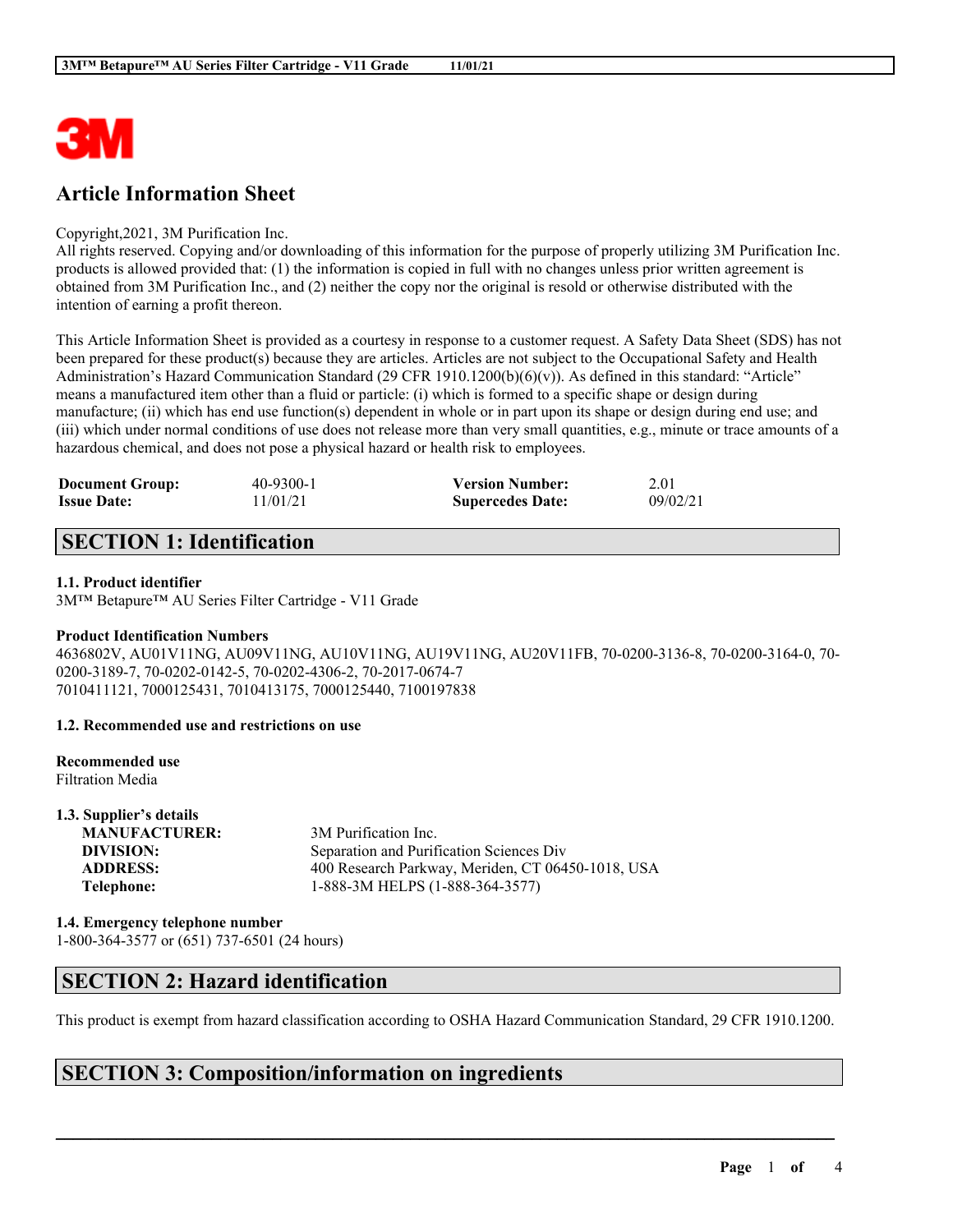| Ingredient                                | C.A.S. No.    | $\frac{6}{6}$ by Wt |
|-------------------------------------------|---------------|---------------------|
| Polypropylene/Polyethylene Filter Media   | Trade Secret* | $90 -$<br>100       |
| Polypropylene Parts: Connectors, Adapters | Mixture       | 30<br>$0 -$         |
| Gaskets/O-Ring                            | Trade Secret* | $\Omega$ –          |

\*The specific chemical identity and/or exact percentage (concentration) of this composition has been withheld as a trade secret.

# **SECTION 4: First aid measures**

#### **4.1. Description of first aid measures**

#### **Inhalation:**

No need for first aid is anticipated.

**Skin Contact:** No need for first aid is anticipated.

**Eye Contact:** No need for first aid is anticipated.

#### **If Swallowed:**

No need for first aid is anticipated.

# **SECTION 5: Fire-fighting measures**

In case of fire: Use a fire fighting agent suitable for ordinary combustible material such as water or foam.

# **SECTION 6: Accidental release measures**

**6.1. Personal precautions, protective equipment and emergency procedures** Not applicable.

#### **6.2. Environmental precautions**

Not applicable.

**6.3. Methods and material for containment and cleaning up** Not applicable.

### **SECTION 7: Handling and storage**

#### **7.1. Precautions for safe handling**

This product is considered to be an article which does not release or otherwise result in exposure to a hazardous chemical under normal use conditions.

#### **7.2. Conditions for safe storage including any incompatibilities**

No special storage requirements.

### **SECTION 8: Exposure controls/personal protection**

This product is considered to be an article which does not release or otherwise result in exposure to a hazardous chemical under normal use conditions. No engineering controls or personal protective equipment (PPE) are necessary.

 $\mathcal{L}_\mathcal{L} = \mathcal{L}_\mathcal{L} = \mathcal{L}_\mathcal{L} = \mathcal{L}_\mathcal{L} = \mathcal{L}_\mathcal{L} = \mathcal{L}_\mathcal{L} = \mathcal{L}_\mathcal{L} = \mathcal{L}_\mathcal{L} = \mathcal{L}_\mathcal{L} = \mathcal{L}_\mathcal{L} = \mathcal{L}_\mathcal{L} = \mathcal{L}_\mathcal{L} = \mathcal{L}_\mathcal{L} = \mathcal{L}_\mathcal{L} = \mathcal{L}_\mathcal{L} = \mathcal{L}_\mathcal{L} = \mathcal{L}_\mathcal{L}$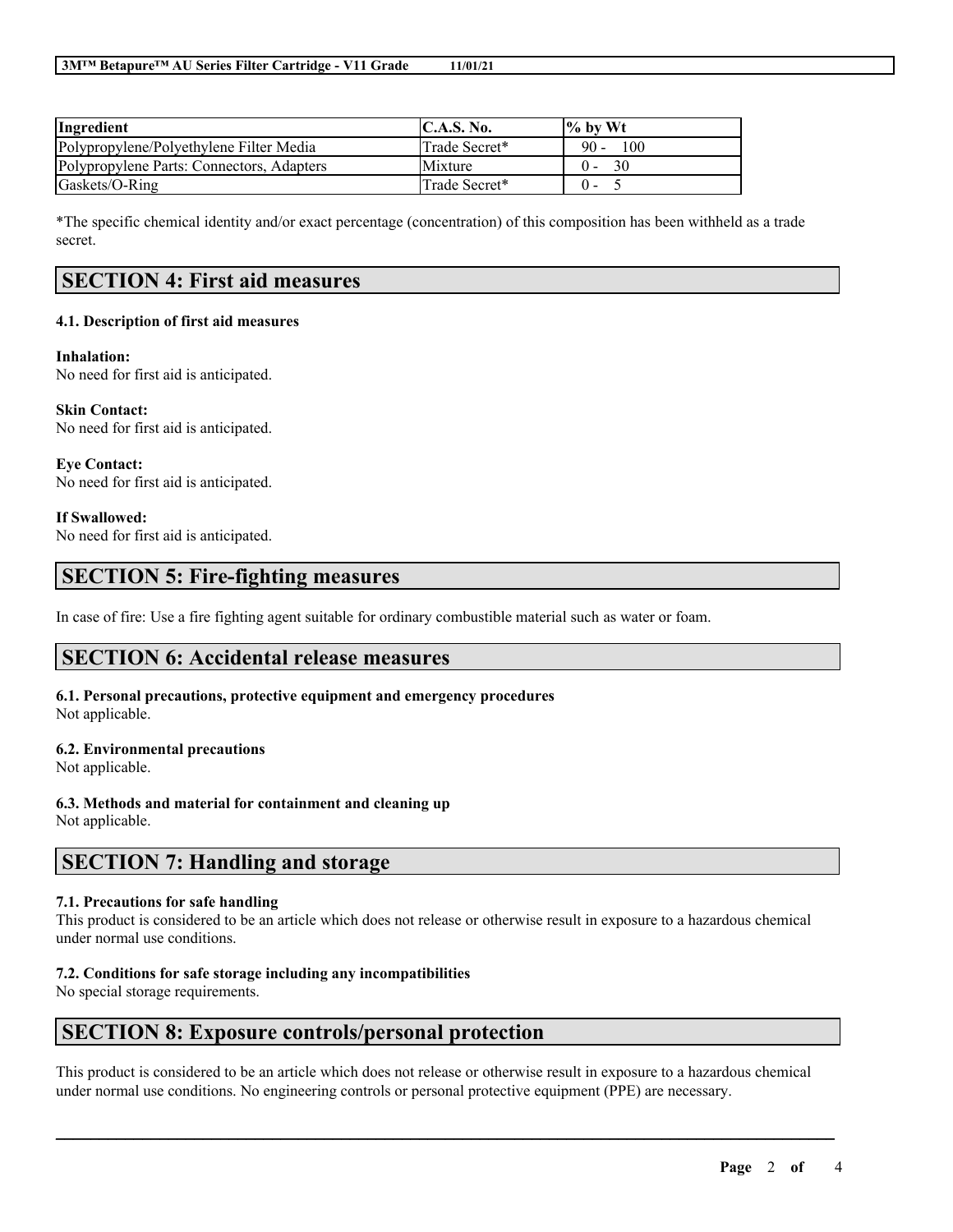### **SECTION 9: Physical and chemical properties**

#### **9.1. Information on basic physical and chemical properties**

| Appearance                             |                   |
|----------------------------------------|-------------------|
| <b>Physical state</b>                  | Solid             |
| Color                                  | White             |
| Odor                                   | Odorless          |
| <b>Odor threshold</b>                  | No Data Available |
| рH                                     | Not Applicable    |
| <b>Melting point</b>                   | No Data Available |
| <b>Boiling Point</b>                   | Not Applicable    |
| <b>Flash Point</b>                     | Not Applicable    |
| <b>Evaporation rate</b>                | Not Applicable    |
| <b>Flammability (solid, gas)</b>       | Not Available     |
| <b>Flammable Limits(LEL)</b>           | Not Applicable    |
| <b>Flammable Limits(UEL)</b>           | Not Applicable    |
| <b>Vapor Pressure</b>                  | Not Applicable    |
| <b>Vapor Density</b>                   | Not Applicable    |
| <b>Density</b>                         | No Data Available |
| <b>Specific Gravity</b>                | No Data Available |
| <b>Solubility In Water</b>             | Not Applicable    |
| Solubility- non-water                  | Not Applicable    |
| Partition coefficient: n-octanol/water | Not Applicable    |
| <b>Autoignition temperature</b>        | Not Applicable    |
| <b>Decomposition temperature</b>       | No Data Available |
| <b>Viscosity</b>                       | Not Applicable    |

### **SECTION 10: Stability and reactivity**

This material is considered to be non reactive under normal use conditions.

# **SECTION 11: Toxicological information**

#### **Inhalation:**

No health effects are expected

**Skin Contact:** No health effects are expected

**Eye Contact:** No health effects are expected

**Ingestion:** No health effects are expected

#### **Additional Information:**

This product, when used under reasonable conditions and in accordance with the directions for use, should not present a health hazard. However, use or processing of the product in a manner not in accordance with the product's directions for use may affect the performance of the product and may present potential health and safety hazards.

 $\mathcal{L}_\mathcal{L} = \mathcal{L}_\mathcal{L} = \mathcal{L}_\mathcal{L} = \mathcal{L}_\mathcal{L} = \mathcal{L}_\mathcal{L} = \mathcal{L}_\mathcal{L} = \mathcal{L}_\mathcal{L} = \mathcal{L}_\mathcal{L} = \mathcal{L}_\mathcal{L} = \mathcal{L}_\mathcal{L} = \mathcal{L}_\mathcal{L} = \mathcal{L}_\mathcal{L} = \mathcal{L}_\mathcal{L} = \mathcal{L}_\mathcal{L} = \mathcal{L}_\mathcal{L} = \mathcal{L}_\mathcal{L} = \mathcal{L}_\mathcal{L}$ 

# **SECTION 12: Ecological information**